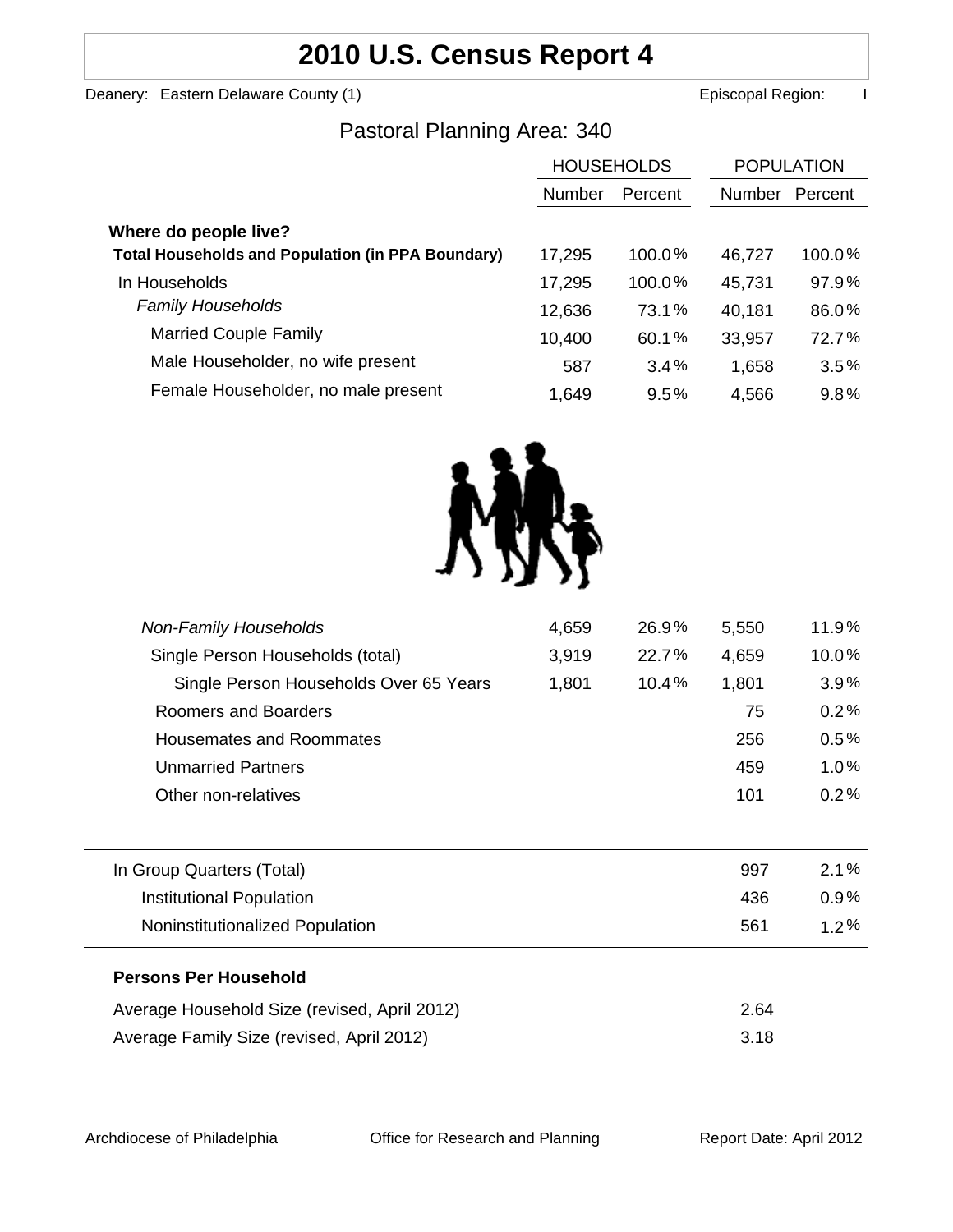## **2010 U.S. Census Report 4**

Deanery: Eastern Delaware County (1) **Example 2** Episcopal Region: I

## Pastoral Planning Area: 340

|                                                   | <b>POPULATION</b> |         |
|---------------------------------------------------|-------------------|---------|
| <b>CHILDREN - UNDER AGE 18</b>                    | Number            | Percent |
| Total Children - Under Age 18 (in PPA Boundary)   | 10,818            | 100.0%  |
| In Households                                     | 10,804            | 99.9%   |
| Householder or spouse is under 18                 | 2                 | 0.0%    |
| With Related:                                     |                   |         |
| Married-Couple Family                             | 8,980             | 83.1%   |
| Male Householder, No Wife Present                 | 295               | 2.7%    |
| Female Householder, No Husband Present            | 985               | 9.1%    |
| <b>Other Related Householder</b>                  | 82                | 3.8%    |
| <b>With Non-Relatives</b>                         | 46                | 0.4%    |
| Grandparent Householder                           | 413               | $3.8\%$ |
| In Group Quarters                                 | 15                | 0.1%    |
| Institutionalized population                      | 5                 | 0.0%    |
| Noninstitutionalized population                   | 10                | 0.1%    |
| <b>ADULTS - AGE 65 AND OLDER</b>                  |                   |         |
| Total Adults - Age 65 and Older (in PPA Boundary) | 7,509             | 100.0%  |
| In Households                                     | 7,078             | 94.3%   |
| Family Households:                                | 5,108             | 68.0%   |
| Is Householder or Spouse                          | 4,493             | 59.8%   |
| With Other Relative Householder                   | 130               | 1.7%    |
| With Non-Related Householder                      | 19                | 0.2%    |
| is Parent                                         | 321               | 4.3%    |
| is Parent-in-Law                                  | 146               | 1.9%    |
| In Non-family Households:                         | 1,970             | 26.2%   |
| Male Living Alone                                 | 461               | 6.1%    |
| Male not Living Alone                             | 28                | $0.4\%$ |
| Female Living Alone                               | 1,340             | 17.8%   |
| Female not Living Alone                           | 67                | 0.9%    |
| Other                                             | 74                | 1.0%    |
| In Group Quarters                                 | 431               | 5.7%    |
| Institutionalized population                      | 374               | 5.0%    |
| Noninstitutionalized population                   | 57                | 0.8%    |
| Housing Units in the Pastoral Planning Area       |                   |         |
| <b>Total Housing Units</b>                        | 17,820            | 100.0%  |
| Occupied                                          | 17,295            | 97.1%   |
| Owner-Occupied                                    | 14,730            | 82.7%   |
| Renter-Occupied                                   | 2,566             | 14.4%   |
| Vacant                                            | 525               | 2.9%    |

Archdiocese of Philadelphia **Office for Research and Planning** Report Date: March 2012